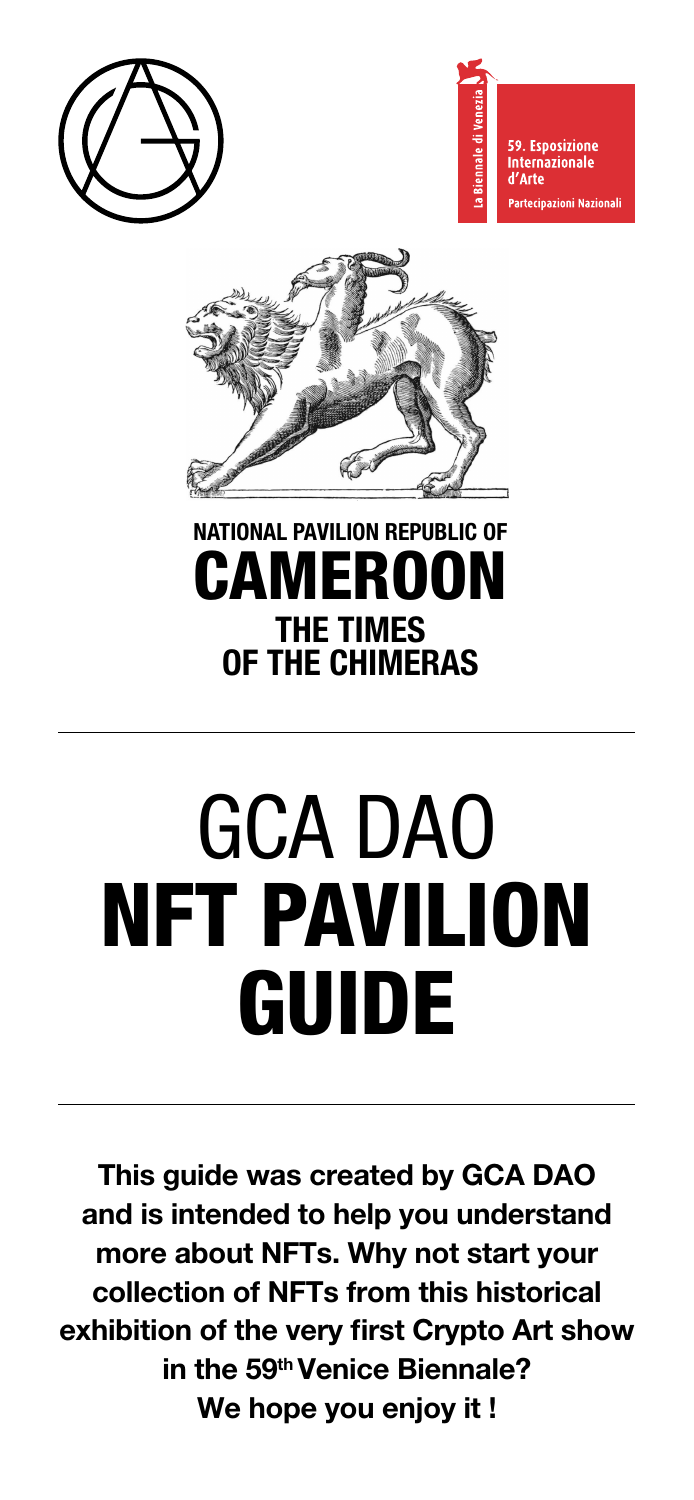#### **Blockchain**

Blockchain is a system of recording information in a way that makes it difficult or impossible to change, hack, or cheat the system. Essentially a digital ledger comprising unchangeable, digitally recorded data in packages called blocks, each block is 'chained' to the next block using a cryptographic signature.

## Token

A token is a digital asset issued and exchangeable on a blockchain and stored securely on-chain. Each token belongs to a blockchain address. Tokens are most often known to be **cryptocurrencies** such as Bitcoin or Ether tokens. Cryptocurrencies are fungible, meaning that they are interchangeable.

## Fiat

A term used for legal tender backed by a government that has issued it. (ie. USD, EUR). This term is commonly used to distinguish between normal currencies and digital ones.

# NFT

Non-fungible tokens (NFT) are cryptographic assets on a blockchain with unique identification codes and metadata that distinguish them from each other. Unlike cryptocurrencies, they cannot be traded or exchanged at equivalency. **NFTs can** be used to represent items such as photos, videos, audio, and other types of digital files. Access to any copy of the original file, however, is not restricted to the buyer of the NFT. While copies of these digital items are available for anyone to obtain, NFTs are tracked on blockchains to provide the owner with a **proof of ownership** that is separate from copyright.

#### Smart Contract

A smart contract is a computer program or a transaction protocol stored on a blockchain which automatically executes when conditions of the agreement are met. NFTs are created through smart contracts that assign ownership and manage their transferability.

# DAO

DAO, short for Decentralized Autonomous Organization, is a group of people who come together without a central leader or company dictating any of the decisions. They are built on a blockchain using smart contracts. Members of DAO hold governance tokens of the DAO that give them the ability to vote on decisions.

Join our discord to know more about GCA DAO: <https://discord.gg/9WXvbxhsH9>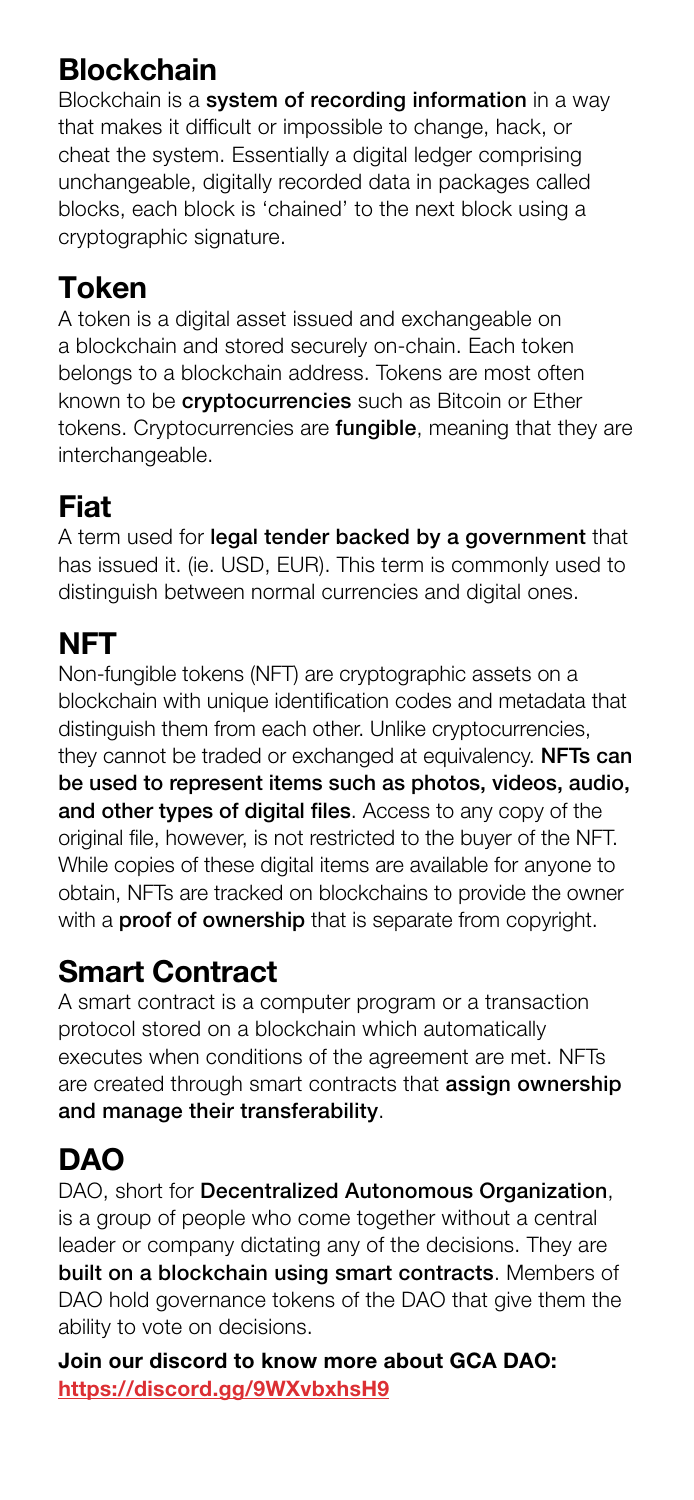## Crypto Art

Crypto art is a digital art form. It is treated like physical artwork collections, and owners may have verified ownership of a piece of crypto art. Just like an original painting signed by Picasso can have its authenticity and ownership authenticated, crypto art can be verified in the same way using an NFT or a non-fungible token.

# **Wallet**

A crypto wallet is a device or program that links to the various marketplaces and allows you to buy, store or sell NFTs and cryptocurrencies. There are a number of wallets available, for example MetaMask, BitKeep, available as a browser extension or as a mobile app, Wallets equip allet equips you with everything you need to manage your digital assets.

#### Secret Pass Phrase

*[known also as: Secret Phrase/Private Phrase/Seed Phrase]* Your secret phrase (also known as a seed phrase or secret passphrase) is generated for you by your crypto wallet provider and generally consists of 24 random words. This acts as a 'master password' – without a seed phrase, you risk losing access to your wallet and the associated assets. You will only ever need to enter this into your official wallet website, app or browser extension. It is important that you never share this with anyone, or enter it into anything not directly related to your wallet provider.

# Public Key (vs. Private key)

*[known also as: User Address/ Wallet Address]* A publicly accessible and auto-generated 42-character string of alphanumeric text that identifies your crypto wallet address on the blockchain. This key shows all of your activities and crypto assets for reasons of transparency, however it does not by any means give public access to those funds. When you set up a wallet, a **private key** is also generated which acts as your digital signature. This is not publicly accessible and should not be shared.

## Gas/Gas Prices/Gas Fee

Gas is the 'fee' you pay to transact and execute something on the Ethereum blockchain. The gas prices are constantly fluctuating, the price of the gas is determined by supply and demand between the network's miners.

#### **Marketplace**

NFT marketplaces are platforms where NFTs can be stored, displayed, traded and minted (created). These marketplaces are essentially the shopfronts for NFTs. You will need to create user accounts and link your Wallet to marketplaces to make a purchase.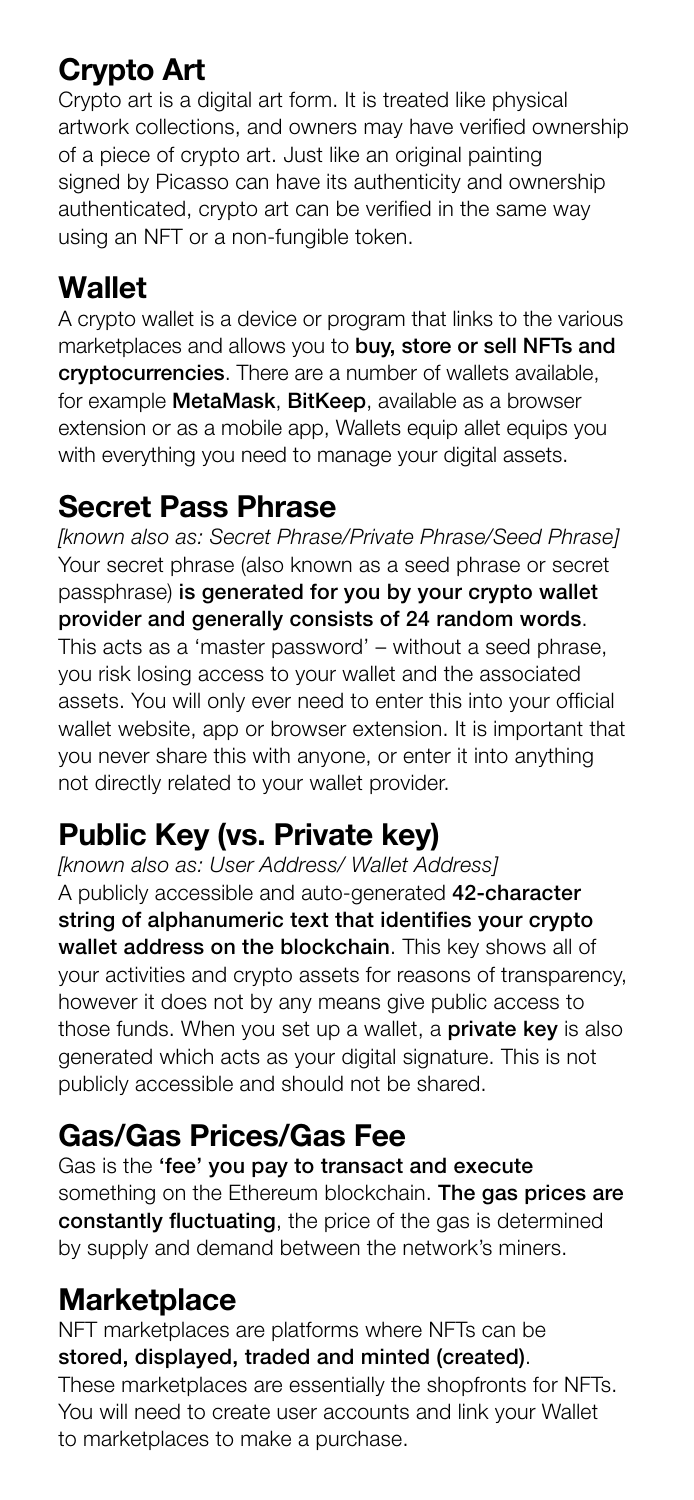#### Become a NFT collector by 3 steps

#### Step 1 — Create your Wallet

Equivalent to a wallet in the real world, your crypto Wallet allows you to store and secure your crypto-currencies and NFTs. We highly recommend you to create a BitKeep Wallet, one of the best Decentralized Multi-chain Crypto Wallet providing 40+ main chains and 45000+ crypto assets and supporting multi-chain NFTs, like Ethereum, BSC, HECO, OEC, Polygon.

#### Step 2 — Collect your favorite NFTs

Surf on NFTs marketplaces: you have a bunch of choices there ! Once you have chosen your favorite one(s), just connect (synchronize) your wallet with the platform: you are now ready to start your collection of NFTs! (You may need the corresponding cryptocurrency in your wallet\*)

#### Step 3 — Appreciate your collection

- In your wallet from your web browser or mobile application;
- Connect your wallet to the marketplaces like Opensea or Showtime.io to dwisplay your collection;
- In the metaverse or in your virtual gallery;
- At home, on a screen hanging on the wall!

\*You can purchase cryptocurrencies directly from BitKeep. Most common cryptocurrencies for buying NFTs include Ethereum, Tezos and Matic, with Ethereum being the most commonly used cryptocurrency when purchasing NFTs.

#### GCA DAO A Global Decentralized Organization for Crypto Art

Founders of GCA DAO have wide consensus and deep faith in art and try to create a sustainable and influential ecosystem to support historical creativities in the crypto art world.

GCA DAO, whose founding councilors include artists, curators, art dealers, collectors, poets, scientists, early blockchain investors and entrepreneurs, has started to work from founding the first edition of Crypto Art Exhibition in Venice Biennale Cameroon Pavilion.

GCA DAO is governed by the decentralized council of 157 chairs that will coordinate different functional Unions including GCA Exhibition, GCA Art Studios, GCA Media, GCA Research, GCA Vault and Finance, GCA Coding, GCA Devs, GCA Admin, GCA Charity, etc.

Each functional Union will be encouraged to involve the best expertise in its field to contribute and get rewarded by their effort and sharing the contribution and achievement with each other.